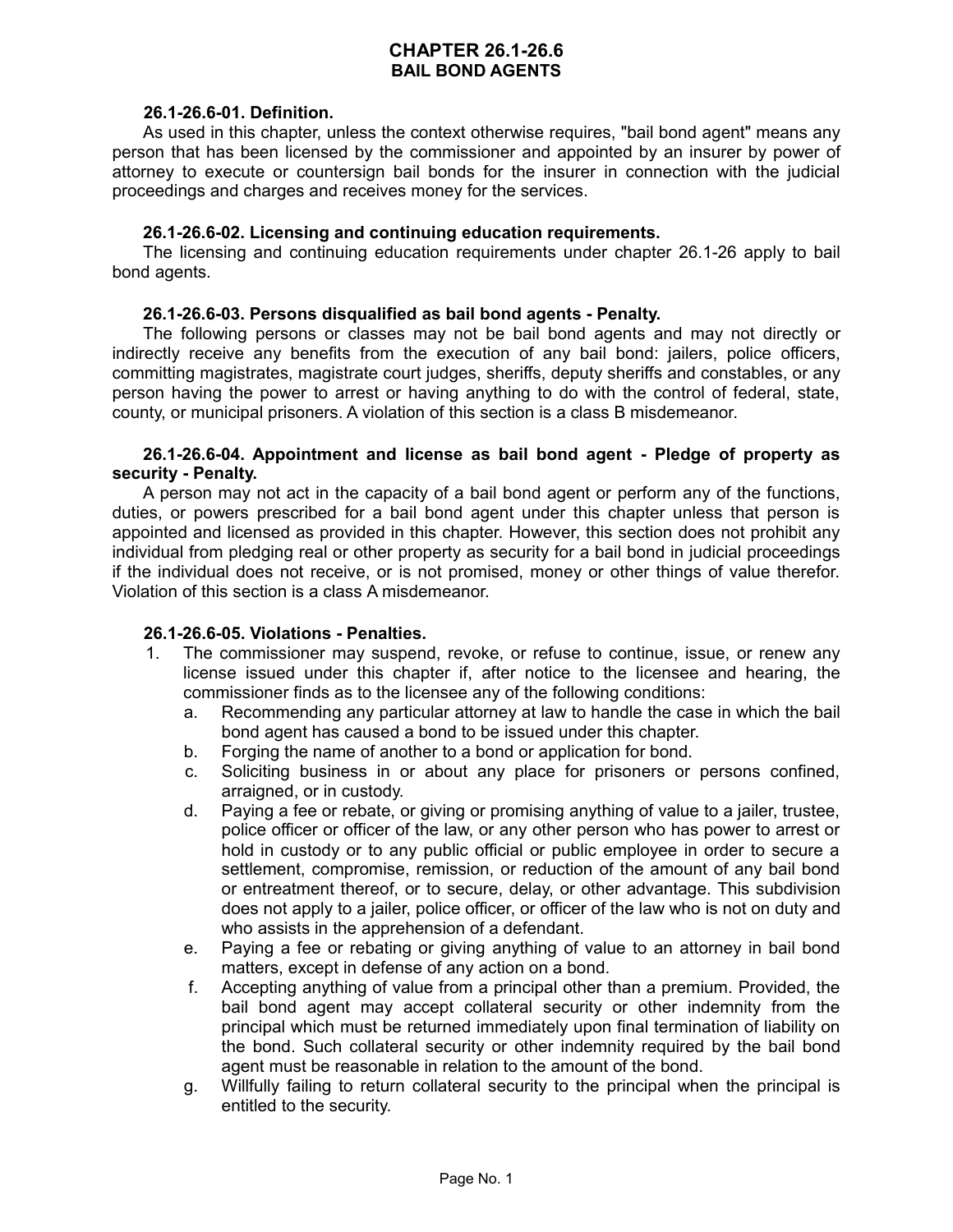- h. Knowingly employing a person whose insurance producer license has been revoked, suspended, or denied in this or any other state.
- i. Knowingly or intentionally executing a bail bond without collecting in full a premium for the bond, at the premium rate as filed with and approved by the commissioner.
- j. Failing to pay any forfeiture as directed by a court and as required by this chapter.
- 2. For purposes of subdivisions f and g of subsection 1, a bail bond agent shall monitor the status of bonds written by the bail bond agent to make timely return of the collateral security to the principal. It is not a defense to administrative action under this section that the bail bond agent did not know liability on the bond had been terminated or that the principal was entitled to return of the security.
- 3. A bail bond agent or bail bond agency may not advertise as or hold itself out to be a surety company.
- 4. A bail bond agent may not sign nor countersign any blank in any bond, nor give up power of attorney to or otherwise authorize, anyone to countersign the bail bond agent's name to bonds.
- 5. When a bail bond agent accepts collateral, the bail bond agent shall give a written receipt for the collateral and this receipt must contain a full description of the collateral received in the terms of redemption. The bail bond agent shall keep copies of all receipts of the bonds to be placed in business to be available to the commissioner for the commissioner's review.
- 6. The provisions and penalties under this section are in addition to those provided under chapter 26.1-26.

### **26.1-26.6-06. Access to jails.**

Every person who holds a valid bail bond agent license issued by the insurance commissioner is entitled to equal access to the jails of the state for the purpose of making bond, subject to the provisions of this chapter and the rules adopted in the manner provided by law. Jail personnel, law enforcement officers, and court personnel may not suggest, recommend, advise, or promote a particular bail bond agent. Each jail shall furnish a space convenient to the telephones in the booking area to be used to hold business cards of bail bond agents.

### **26.1-26.6-07. Surrender of defendant prior to breach.**

At any time before there has been a breach of the undertaking in any type of bail provided herein, the surety or bail bond agent may surrender the defendant, or the defendant may surrender, to the official to whose custody the defendant would have been given had the defendant been committed. The defendant may be surrendered without the return of premium for the bond if the defendant has been guilty of nonpayment of premium, changing address without notifying the bail bond agent, self-concealment, or leaving the jurisdiction of the court without the permission of the bail bond agent, or of violating the defendant's contract with the bail bond agent in any way that does harm to the bail bond agent, or the surety, or violates the obligation to the court. For the purpose of surrendering the defendant, the surety may arrest the defendant before the forfeiture of the undertaking, or by written authority endorsed on a certified copy of the undertaking, may empower any peace officer to make arrest, first paying the lawful fees therefor.

### **26.1-26.6-08. Maximum commission or fee - Mileage.**

A bail bond agent may not charge a premium, commission, or fee for a bond in an amount more than twenty percent of the amount of bail furnished by the bail bond agent, or one hundred fifty dollars, whichever is greater. In addition to the premium, commission, or fee charged under this section, a bail bond agent may charge for mileage reimbursement, which may not exceed mileage reimbursement rates provided for state employees under section 54-06-09.